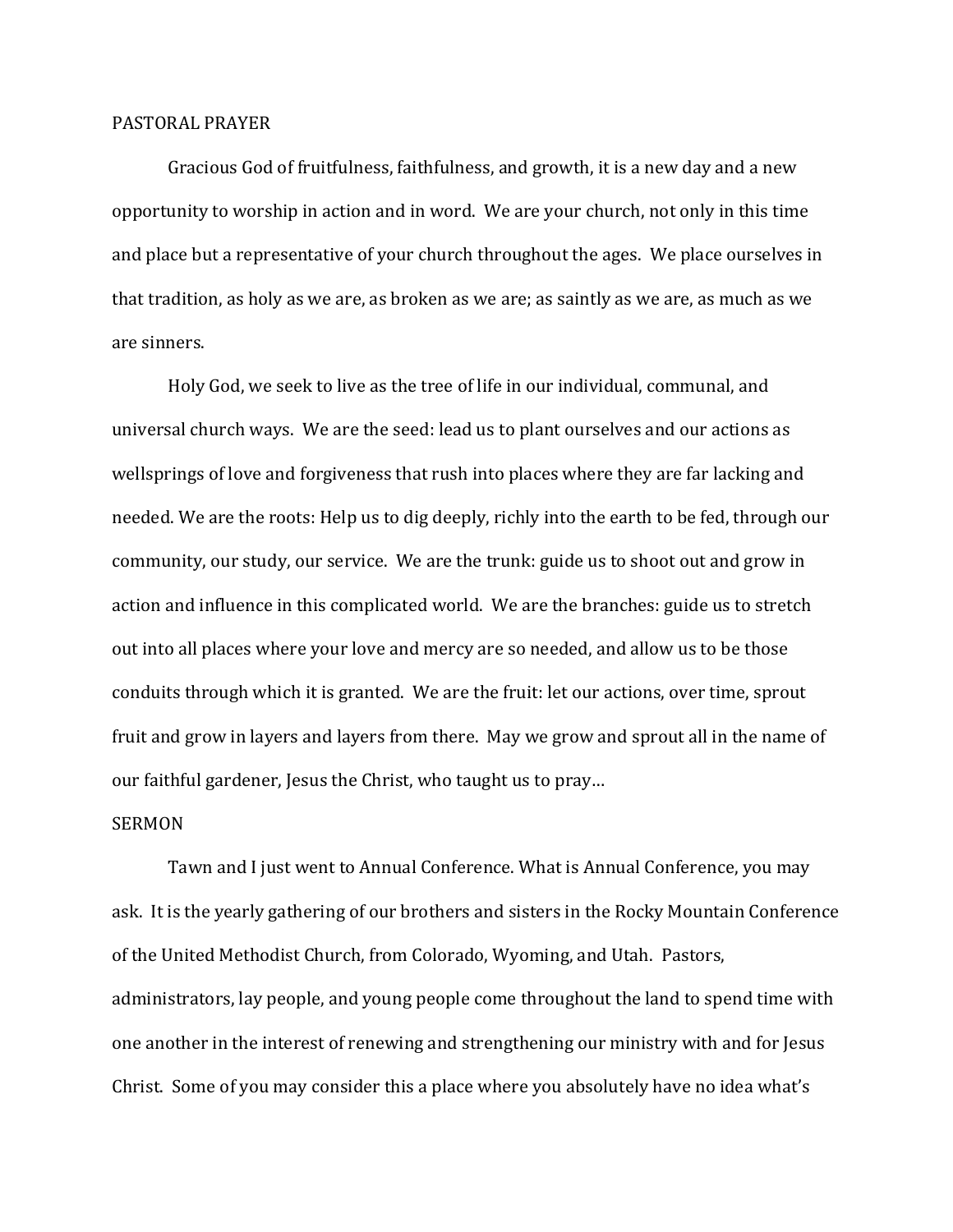going on. That's totally fair. When it comes down to it, it's a place where you can only understand by living it. We have large group meetings, smaller group meetings, a lot of song and worship, and a lot of reports. Many pastors get licensed as local pastors, some get commissioned, as I did, into a time of probationary membership in the Annual Conference, and some get ordained as full pastors. Around it all is a single focus, a theme for our meeting and our year. Our theme this year was on strengthening the Tree of Life. It is a multi-focused approach that seeks to strengthen the good things we do, to move on from the things we don't necessarily find effective, and seek God throughout it all. What is our Tree of Life? How are we growing it? How are we living it? How are we being it?

We engaged these questions many ways as an Annual Conference Body. It was really interesting to respond to these questions on Twitter during special sessions in Annual Conference. We were then able to watch on the big screen to see how others were contributing to this digital conversation. Now, we turn to the base of the conference in the local church. In it, let us go over some ideas presented by Bishop Elaine Stanovsky in the conference and see how we can live into them as well. How are we living the Tree of Life? How are we the seeds? How are we the roots? How are we the trunk and the branches? How do we consistently sustain the Tree of Life in our daily actions and interactions? Let's start in this time and continue to take hold of the discussion.

 Trees start with a seed. The seed is the most rudimentary part of a tree. It is the smallest piece that grows greatly. As a part of our conference, we were visited by prolific Christian writer Brian McLaren. He helps us get into the bible even more by exposing us to more of the context of Biblical times, to find the little allusions that we miss. One of the more interesting pieces he tackled was the sayings about "The Kingdom of God." Brian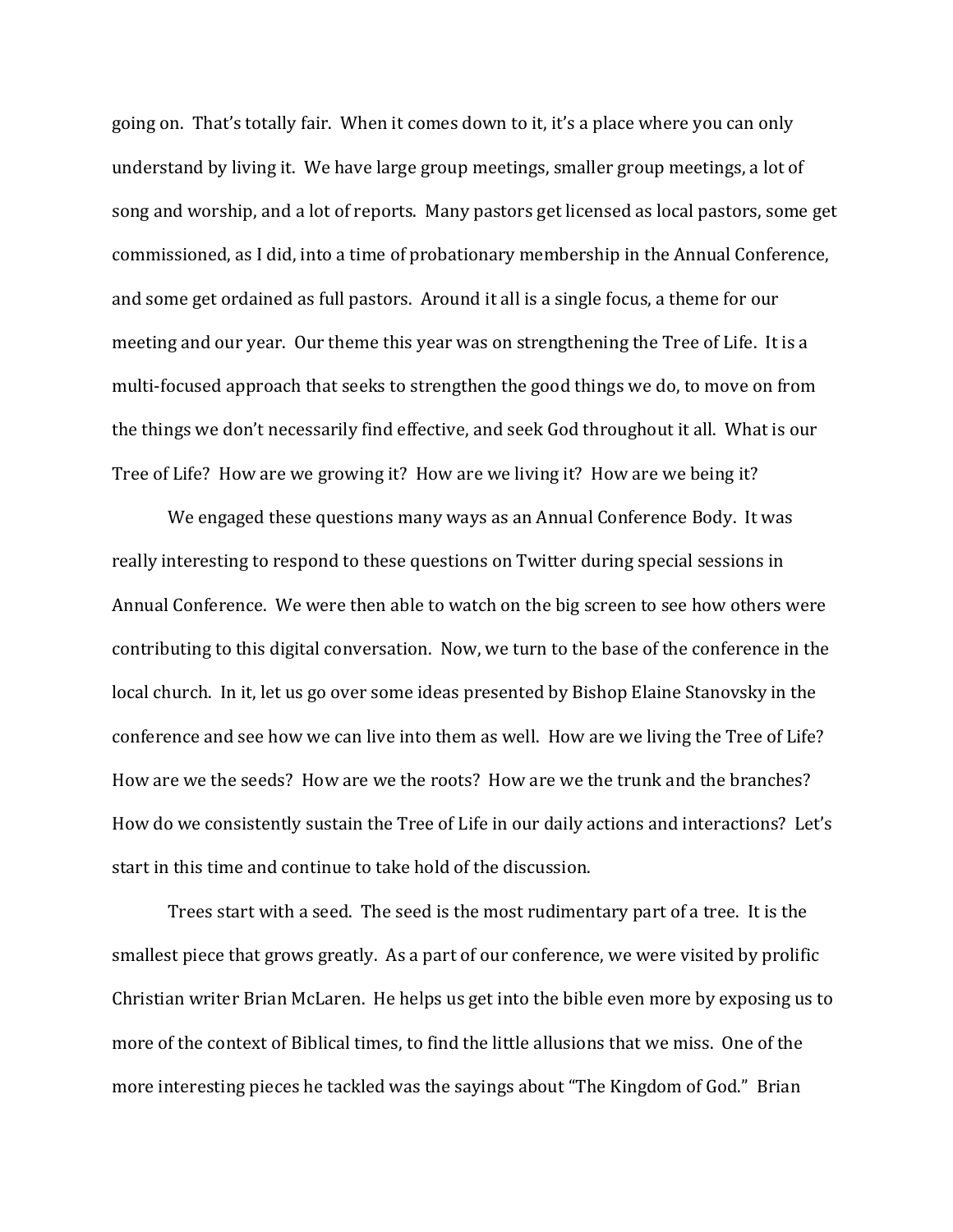explained to us that the Kingdom language we use all the time is much more intentional and directed than we had thought before. In the context of the Roman occupation of Israel, the idea of "kingdom" was oppressive. You had a grand kingdom of the Romans pushing the people down. Kingdom, at that time, was a very negative word to use. So, Jesus tried to adopt it and re-make its meaning in the best way possible. We really have no good way of comparing the two in our contemporary world. When Jesus uses that kind of language, he brings life into what was a lifeless, oppressive concept.

We heard about the Kingdom of God today in our first Bible reading from the book of Luke. The Kingdom of God is like a mustard seed thrown in the dirt, that grows to immense heights. We start small and grow in all kinds of directions. There must be refinements and growing pains, but fruitfulness does occur if the seed takes in the right nourishment and grows well. How do we be the seed for future ministry? How do we continually plant the seeds for faithful ministry? After we have discussed these concepts, we must move forward. In order to grow well, the seed needs roots.

 Roots are a unique image in that they take in the nutrition, keep the tree firmly implanted, and consistently go deeper. Nothing can stop the roots. We occasionally find that pipelines are damaged because a tree's roots shoot right through them, because the tree's roots seek out water. They'll do anything and go anywhere to accomplish their mission. In the same way, Bishop Elaine Stanovsky proclaimed that we also need to have firm, established roots. She said that we must be established in faithfulness above everything else. That's how the image starts to take shape: we are rooted in faithfulness. That requires many things, but most notably, an emphasis on how we feed ourselves and live as Christian peoples.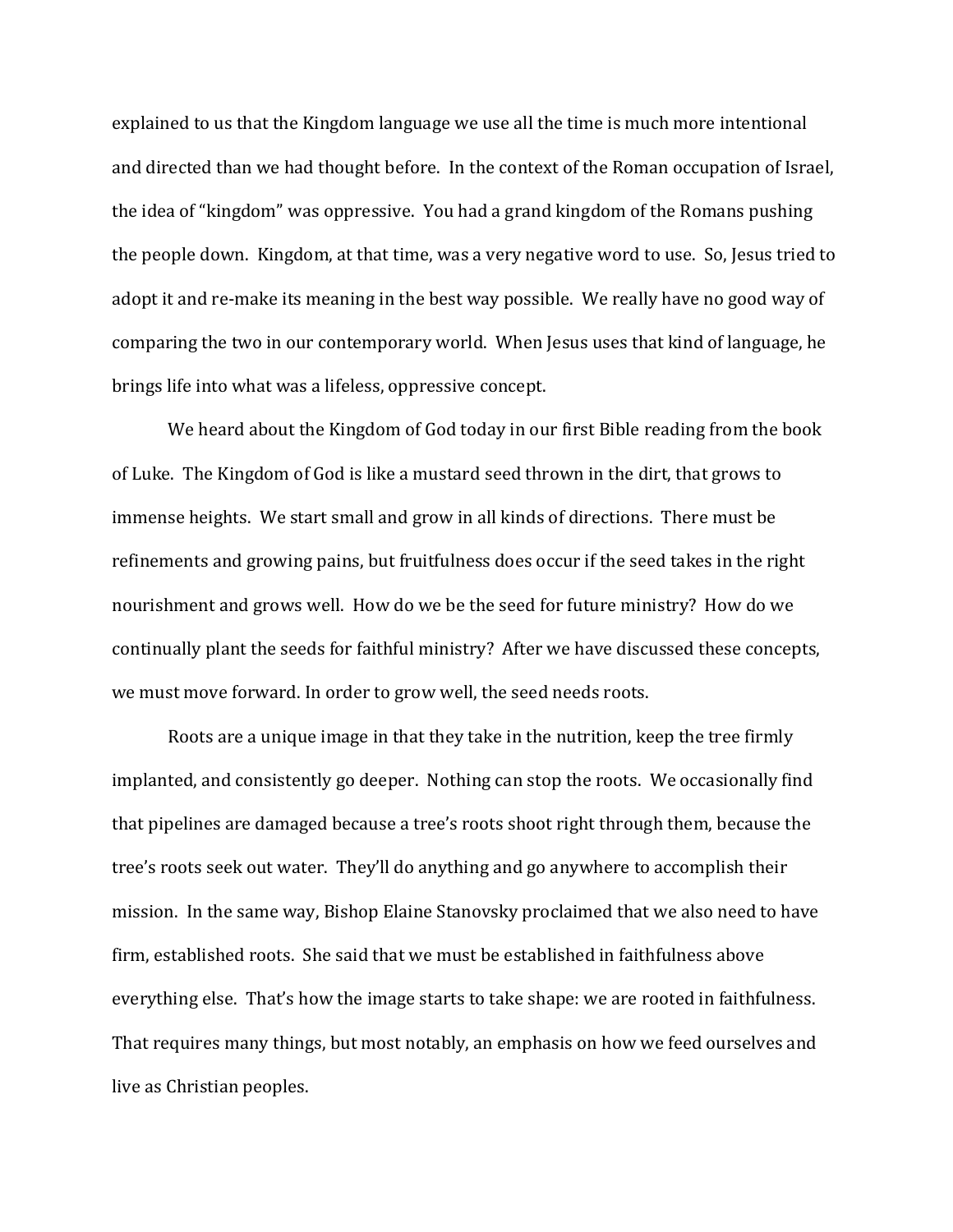How do we stay rooted? Part of it is doing exactly as you are doing right now. You are coming to worship; you are living as community. But worship is never an end in itself. We are not faithful because we worship; we are faithful because we utilize worship to move and grow. We utilize bible study to further become acquainted with God's ways and the best ways that we can be a follower of Christ. But these are to drive us to something: to push outwards. What are we to think of a tree that stays rooted but does not go above ground? We would consider that not much of a tree at all! A tree must go outward, and so must the church. Like the tree that grows up and out, the church only begins in the soft soil of the building to learn and to develop its roots. The roots strengthen, but they strengthen only so the church can move up and out.

 Indeed, from the growth of the seed and the roots come the trunk and the branches. We do not stay confined as the church but reach out and seek benefit for the world. One of the great ministries we experienced at Annual Conference was the focus on Imagine No Malaria, which we have done a great amount with in our community. In the small time we were at Annual Conference, Imagine No Malaria earned over 40,000 dollars to its cause.

 If we are rooted in faithfulness, it comes that we will act in faithful ways. We will experience fruitfulness. We often want this to be the focus of what we do as the church, but results come with faithful work. We can't let the wagon get in front of the horse; fruitfulness is something that comes in its own time. That comes out in our various ministries and the ways we can touch the world. Bishop Elaine made this point in some goals that we have for the greater church, such as new younger and more diverse people, global health, and healing relationships among many others. We can see this in action with our Imagine No Malaria campaign. With our faithful action of raising so much money and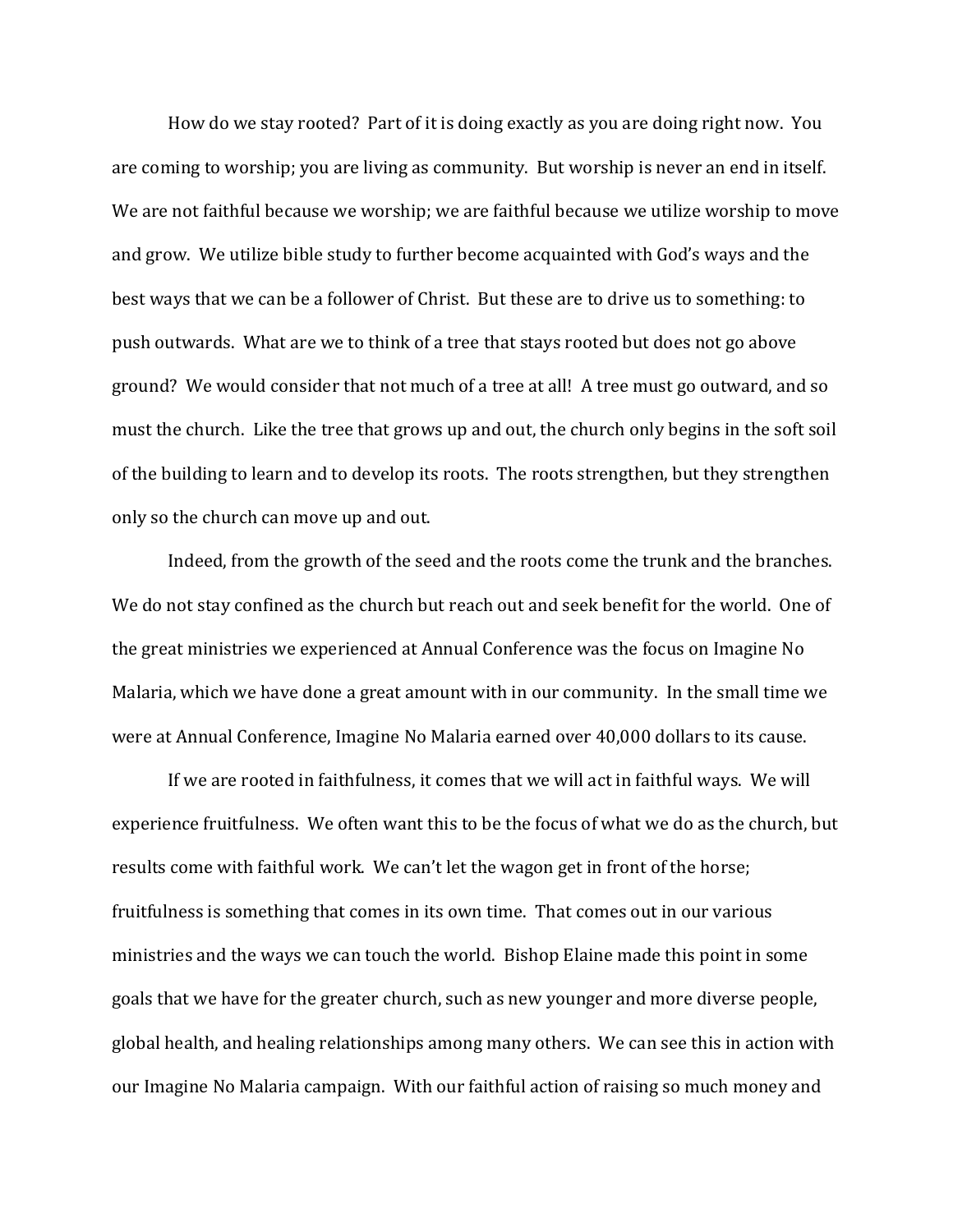support, we hope to sprout the fruit of wiping out this disease for all of history. It has already happened with polio in the early  $20<sup>th</sup>$  Century; we can do it again.

 I walked away from Annual Conference sensing many things. You know that when you go among many Christian sisters and brothers, you will find people you disagree with. Fair enough. Nevertheless, you feel energized. These are all people seeking the same thing we are: nourishment, love, community, service. Our opinions on various theological subjects will vary, and we may consider the divides great. Nevertheless, I believe we can find the best focus in John Wesley. He looked at our theology in the image of a bullseye, like the symbol for Target. What we must agree on is at the center of the bullseye, and, indeed, we do. That center is that Jesus Christ is Lord. Once we go beyond the bullseye, we get less and less important theological concepts, to which we will have disagreements. We cling to what is at the center, for that is how we define ourselves as Christians.

 The focus of it all is on our second bible passage in John. Jesus as the Good Shepherd tells us, "I came that they may have life, and have it abundantly." Here's the big point of Annual Conference, our churches, and our lives. We are to focus our energies, our ministries, every thing we do as Christian peoples on what gives life. We work with Christ as Christ's representative on earth to be the hands and feet of healing and goodness. It's a continual call on all levels to step back and see with everything we're doing: Is this fostering life, or are we doing something just to do it? Ministry, over time, needs to be focused and refocused, for life is nothing but change. We always must change with it.

 Ultimately, I walk away from Annual Conference proud of being United Methodist while seeing we still have a broken system that needs work. I know that this community is often struggling with what it means to be United Methodist. At one point, it was a title that